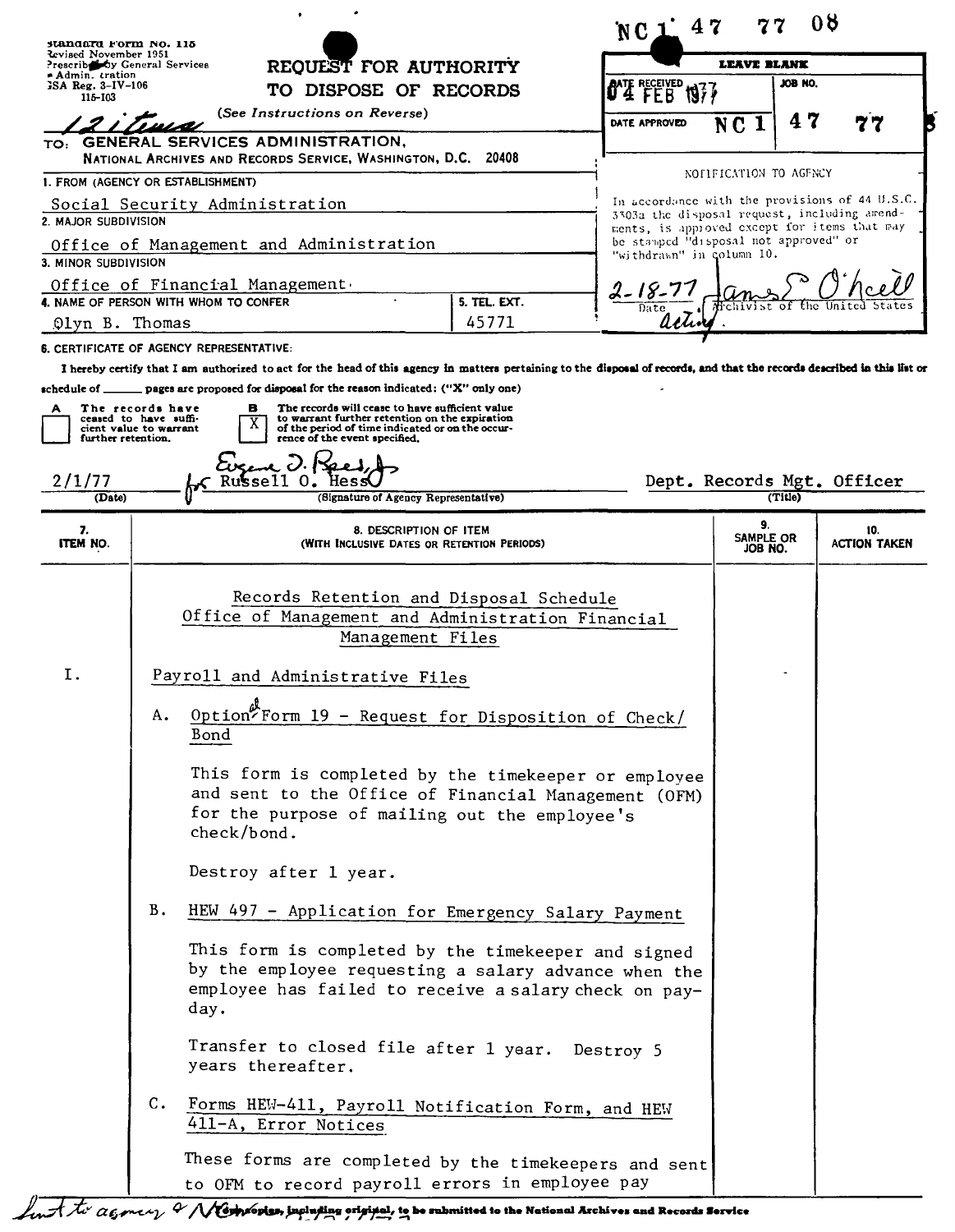|                                    |    |                       |                             |               |        |  | بعثر | $\bullet$ | $\blacksquare$ | $\bullet$      |
|------------------------------------|----|-----------------------|-----------------------------|---------------|--------|--|------|-----------|----------------|----------------|
|                                    |    | <b>INSTRUCTIONS</b>   |                             |               |        |  |      |           |                | $\blacksquare$ |
| $\sim$<br><b>Service Contracts</b> | __ | $\sim$<br>.<br>$\sim$ | $\sim$ $\sim$ $\sim$ $\sim$ | $\sim$ $\sim$ | $\sim$ |  |      |           |                |                |

115a, obtainable from Supply Centers of the Federal *ords* are involved *if* all records described on the form Supply.Service, General Services Administration, to are not those of the same office or if they are records obtain authority to dispose of records. Submit four created by another office or agency.<br>copies, all of which should be signed and dated, to the and identification should be provided. copies, all of which should be signed and dated, to the<br>
National Archives and Records Service. Indicate<br>
the number of pages involved in the disposal request<br>
under entry 6. Copy 4 of the standard form will be<br>
returned returned to the agency as notification that Con-<br>gress has authorized disposal of the items marked<br>approved."<br>be provided of the *series of records* that are proposed

Entries 1, 2, and 3 should show what agency has<br>custody of the records that are identified on the<br>form, and should contain the name of the department<br>or independent agency, and its major and minor<br>subdivisions.

person to *uhom* inquiries regarding the records made of the records, thus:<br>should be directed.

*Entry* 6 should show *what kind of authorization* is sive dates during which quested. Only one of two kinds of authorizations duced should be stated. requested. Only one of two kinds of authorizations may be requested on a particular form.

- 
- *Box B* should be marked if records that have ac-<br>cumulated or will continue to accumulate are determine the retention period must be objecrecords after it has been ascertained that the microfilm copies were made in accordance with the standards prescribed in GSA Regu-<br>lations 3-IV-105; and the completed form tutes for the paper records." lations  $3-\text{IV}-105$ ; and the completed form thus marked is <sup>a</sup> schedule. *Entry* <sup>9</sup> should show *what samples* of records were

*Entry* 7 should contain the numbers of the items submitted for each item, or with *u*hat *job number* of records identified on the form in sequence, i. e., such samples were previously submitted. Samples of records identified on the form in sequence, i. e., such samples were previously submitted. Samples 1, 2, 3, 4, etc.

*Entry* 8 should show what records are proposed. for disposal. *Entry 10* should be left blank.

General Instructions: Use Standard Forms 115 and Center headings should indicate what office's rec-

be provided of the *series* of *records* that are proposed for disposal. Each series should comprise the larg- *'Specifie Instructions:* est practical grouping of separately organized and

A statement should be provided showing *when Entries* 4 and 5 should help identify and locate the the records were produced or *when* disposal is to be

- $\sum_{\text{sw} \text{ what kind of authorization is}}$  If Box A under entry 6 was marked, the inclu-
- be requested on a particular form. If Box B under entry 6 was marked, the period *Box A* should be marked if immediate disposal of retention should be stated. The retention is to be made of past accumulations of records, is to be made of past accumulations of records, period may be expressed in terms of years, and the completed form thus marked is a list. months, etc., or in terms of future actions or cumulated or will continue to accumulate are determine the retention period must be objector-<br>to be disposed of at some definite future time time tive and definite. If disposal of the records to be disposed of at some definite future time<br>or periodically at stated intervals, or if dis-<br>is contingent upon their being microfilmed, or periodically at stated intervals, or if dis-<br>
posal is to be made of microphotographed the retention period should read: "Until asposal is to be made of microphotographed the retention period should read: "Until as-<br>records after it has been ascertained that the ertained that microphotographic copies have been made in accordance with GSA Regulations 3-IV-105 and are adequate substi-

of types of records other than textual and carto-<br>graphic records should not be submitted.

U.S. GOVERNMENT PRINTING OFFICE: 1253-O-712-313 Officer ds

Records Liaison Officer, Office of Financial Management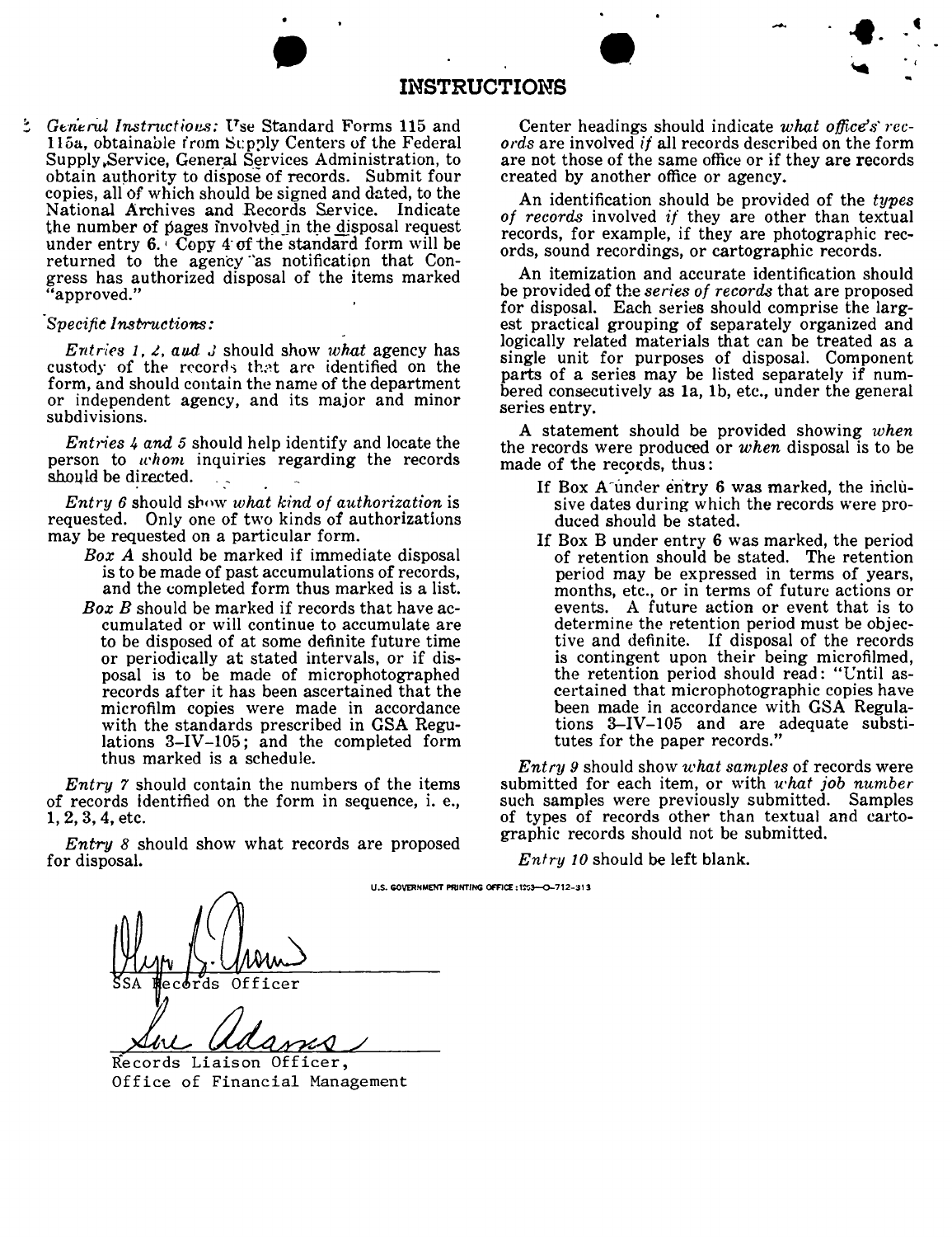

 $\ddot{\phantom{0}}$ 

*J*



## **REQUEST FOR AUTHORITY TO DISPOSE OF RECORDS-Continuation Sheet**

| 7.<br>ITEM NO. | 8. DESCRIPTION OF ITEM<br>(WITH INCLUSIVE DATES OR RETENTION PERIODS)                                                                                                                                                                                                                                                                        | 9.<br>SAMPLE OR<br>JOB NO. | 10.<br><b>ACTION TAKEN</b> |
|----------------|----------------------------------------------------------------------------------------------------------------------------------------------------------------------------------------------------------------------------------------------------------------------------------------------------------------------------------------------|----------------------------|----------------------------|
|                | checks. Original error notices are forwarded to HEW.<br>They are also used to forward jury duty checks to OFM<br>and as record of employee serving jury duty.                                                                                                                                                                                |                            |                            |
|                | 1.<br>Forms HEW 411 and HEW 411A Used to Record Jury<br>Duty                                                                                                                                                                                                                                                                                 |                            |                            |
|                | Timekeeper's Copy<br>а.                                                                                                                                                                                                                                                                                                                      |                            |                            |
|                | Destroy after jury duty check has been for-<br>warded to OFM.                                                                                                                                                                                                                                                                                |                            |                            |
|                | Ъ.<br>Payroll Liaison Copy                                                                                                                                                                                                                                                                                                                   |                            |                            |
|                | Destroy after 3 years.                                                                                                                                                                                                                                                                                                                       |                            |                            |
|                | 2.<br>Forms HEW 411 and HEW 411A Used for Correction                                                                                                                                                                                                                                                                                         |                            |                            |
|                | Timekeeper's Copy<br>a.                                                                                                                                                                                                                                                                                                                      |                            |                            |
|                | Destroy after error has been corrected.                                                                                                                                                                                                                                                                                                      |                            |                            |
|                | Ъ.<br>Payroll Liaison Copy                                                                                                                                                                                                                                                                                                                   |                            |                            |
|                | Destroy after 1 year.                                                                                                                                                                                                                                                                                                                        |                            |                            |
| II.            | Certificate of Deposit Files                                                                                                                                                                                                                                                                                                                 |                            |                            |
|                | OAR-L 7042 - Special Memorandum for "Fees" Requests,<br>Α.<br>CO-6273 - Monetary Control Record                                                                                                                                                                                                                                              |                            |                            |
|                | Both forms are prepared by the SSA mailroom and are<br>used to transmit monies to OFM. The former is used<br>only for fee requests and the latter for all other<br>receipts. They are detailed listings by name of<br>remitter and amount. These records are retained<br>as GAO site audit records <sup>AT</sup> to trace specific receipts. |                            |                            |
|                | Transfer to the FRC after 3 years, waing Record<br>Group 217. For records created on or after July 2,<br>1975, destroy after a total 6 years, 3 months<br>retention 7 for records created prior to July 2,<br>1975, destroy after a total 10 years, 3 months<br>retention, using R. E. 217                                                   |                            |                            |
|                |                                                                                                                                                                                                                                                                                                                                              |                            |                            |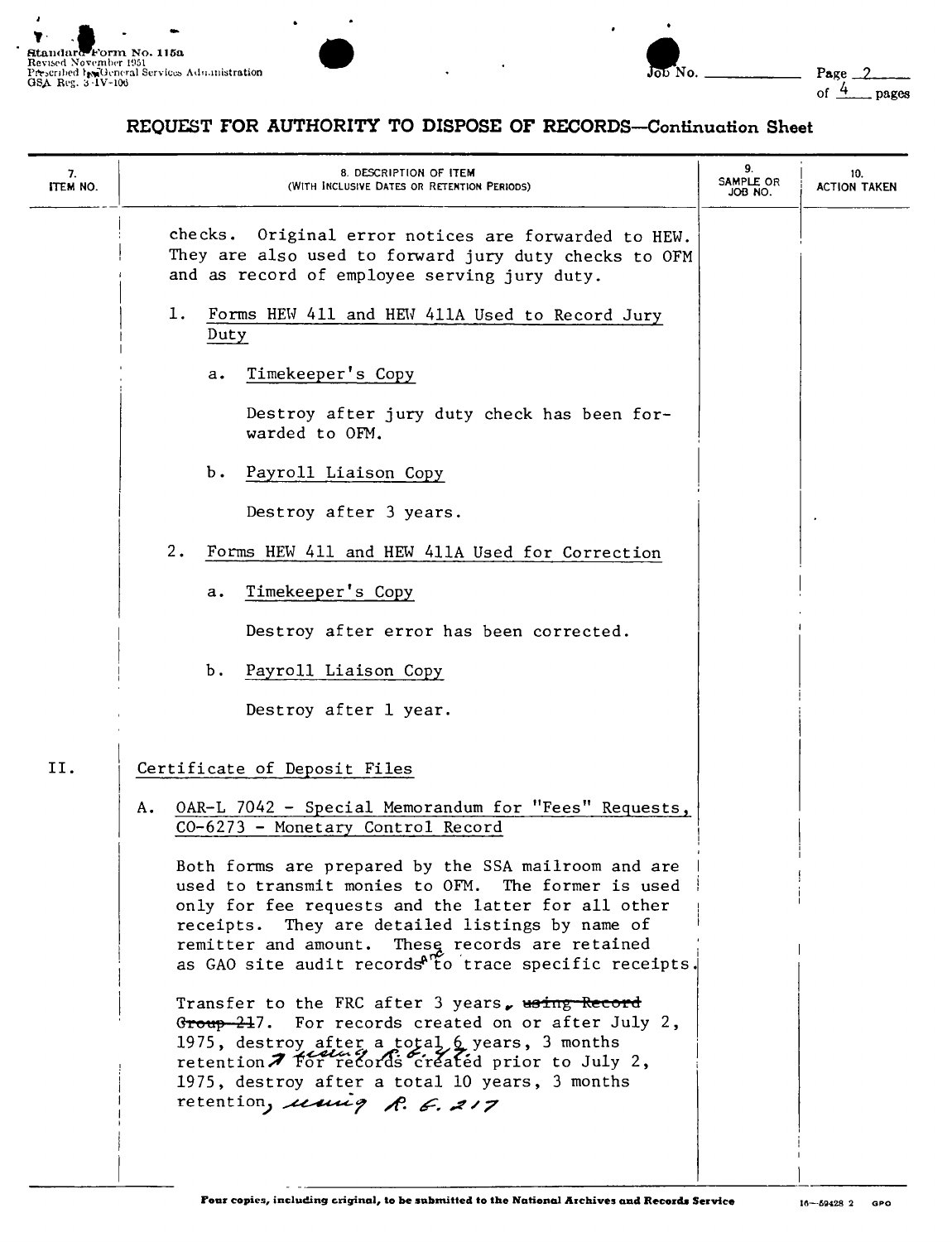



## REQUEST FOR AUTHORITY TO DISPOSE OF RECORDS-Continuation Sheet

| 7.<br>ITEM NO. | 8 DESCRIPTION OF ITEM<br>(WITH INCLUSIVE DATES OR RETENTION PERIODS)                                                                                                                                                                                                                                                              | 9.<br>SAMPLE OR<br>JOB NO. | 10.<br><b>ACTION TAKEN</b> |
|----------------|-----------------------------------------------------------------------------------------------------------------------------------------------------------------------------------------------------------------------------------------------------------------------------------------------------------------------------------|----------------------------|----------------------------|
|                | Control Register<br>B.                                                                                                                                                                                                                                                                                                            |                            |                            |
|                | This form is prepared in OFM and is used to record;<br>the receipt of monies in OFM. It is a detailed<br>listing of each receipt whether cash or checks.<br>The OAR-L 7042 and CO-6273 are listed on this<br>form in total by the control number.<br>These<br>records are retained as GAO site audit records.                     |                            |                            |
|                | Transfer to the FRC after 3 years.using-Record<br>Group 217. For records created on or after<br>July 2, 1975, destroy after a total 6 years, 3<br>months retention, "For records created prior to<br>July 2, 1975, destroy after a total 10 years,<br>3 months retention, using RE 217                                            |                            |                            |
|                | HEW-81 - Schedule of Collections<br>$\mathbf{c}$ .                                                                                                                                                                                                                                                                                |                            |                            |
|                | This is a detailed listing of the Certificate of<br>Deposit (SF-219) showing remitter, amount, purpose<br>for which collections were received and appropri-<br>ation symbol. They are retained as GAO site audit<br>records.                                                                                                      |                            |                            |
|                | Transfer to the FRC after 3 years, using Record<br>For records created on or after<br>G <del>roup 217</del> .<br>July 2, 1975, destroy after a total 6 years, 3<br>months retention utor records created prior to<br>July 2, 1975, destroy after a total 10 years,<br>3 months retention, using RE 217                            |                            |                            |
| III.           | Reimbursable Services Files                                                                                                                                                                                                                                                                                                       |                            |                            |
|                | These files consist of Form SSA-1036, Billing Covering<br>Reimbursable Services Performed and Reimbursable Agree-<br>They are used to record and transmit remittances<br>ments.<br>for services performed by SSA for other Government<br>agencies or organizations, and are retained as GAO site<br>audit records.                |                            |                            |
|                | Transfer to the FRC, using Record Group 217, 3 years<br>after closed. For records created on or after July 2,<br>1975, destroy after a total 6 years, 3 months retention, using $\theta \in 47$ .<br>For records created prior to July 10, 1975, destroy<br>after a total 10 years, 3 months retention, using $\theta \sim 217$ . |                            |                            |
|                |                                                                                                                                                                                                                                                                                                                                   |                            |                            |